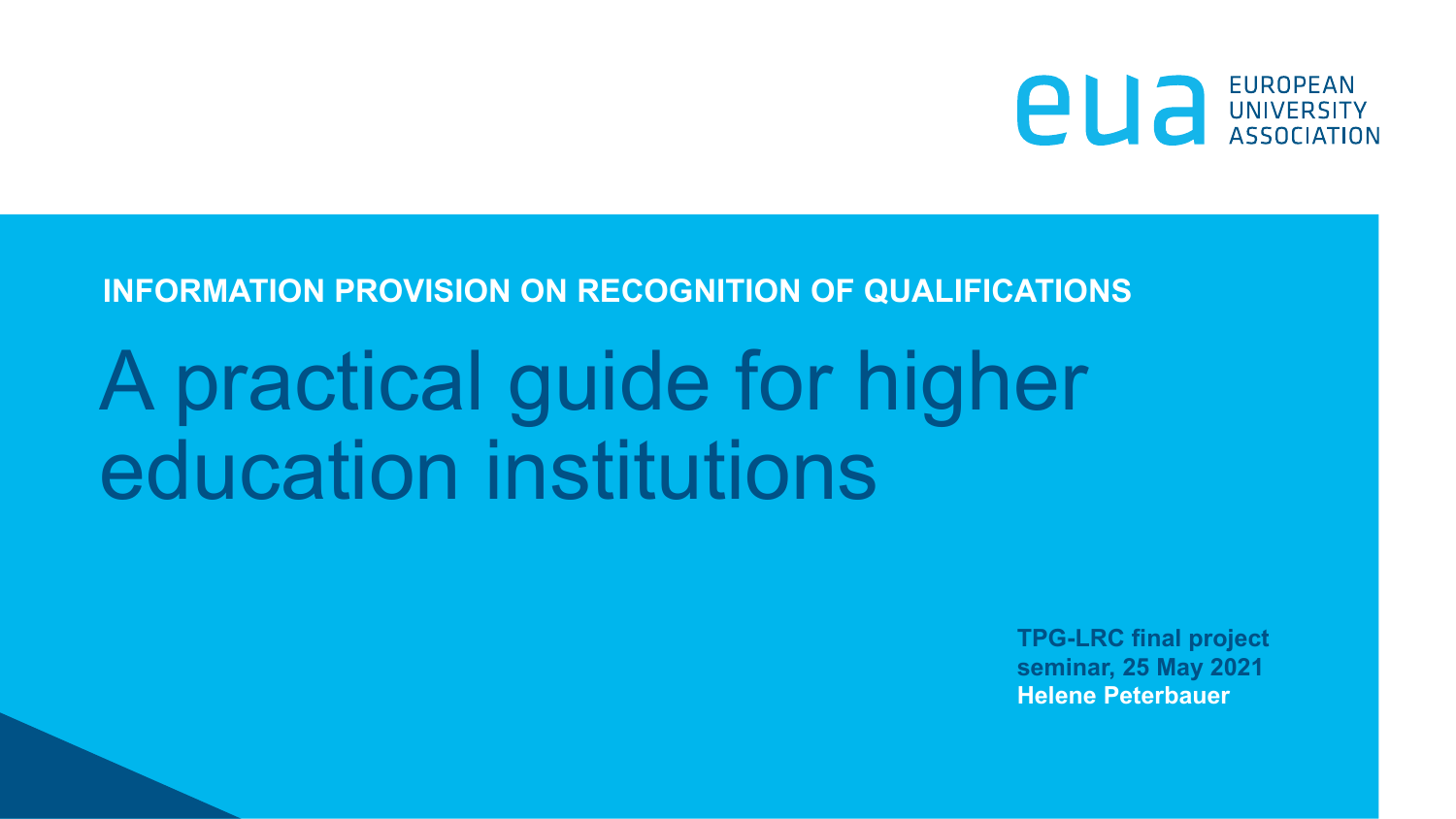Information provision on recognition of qualifications: A practical guide for higher education institutions



- **Addressed to international relations and admission officers, registrars and staff in charge of information management and provision at HEIs**
- **To improve the quality of information provided by higher education institutions in line with the provisions of the Lisbon Recognition Convention**
- **How can HEIs improve their information provision?**
	- **Structuring information provision Information should be:** 
		- **1) Transparent and of high quality**
		- **2) Targeted to stakeholders**
		- **3) Up to date**
		- **4) Accessible**
		- **5) Digital and provided in a cross-channel environment**
	- **Contents in the input and output phase**